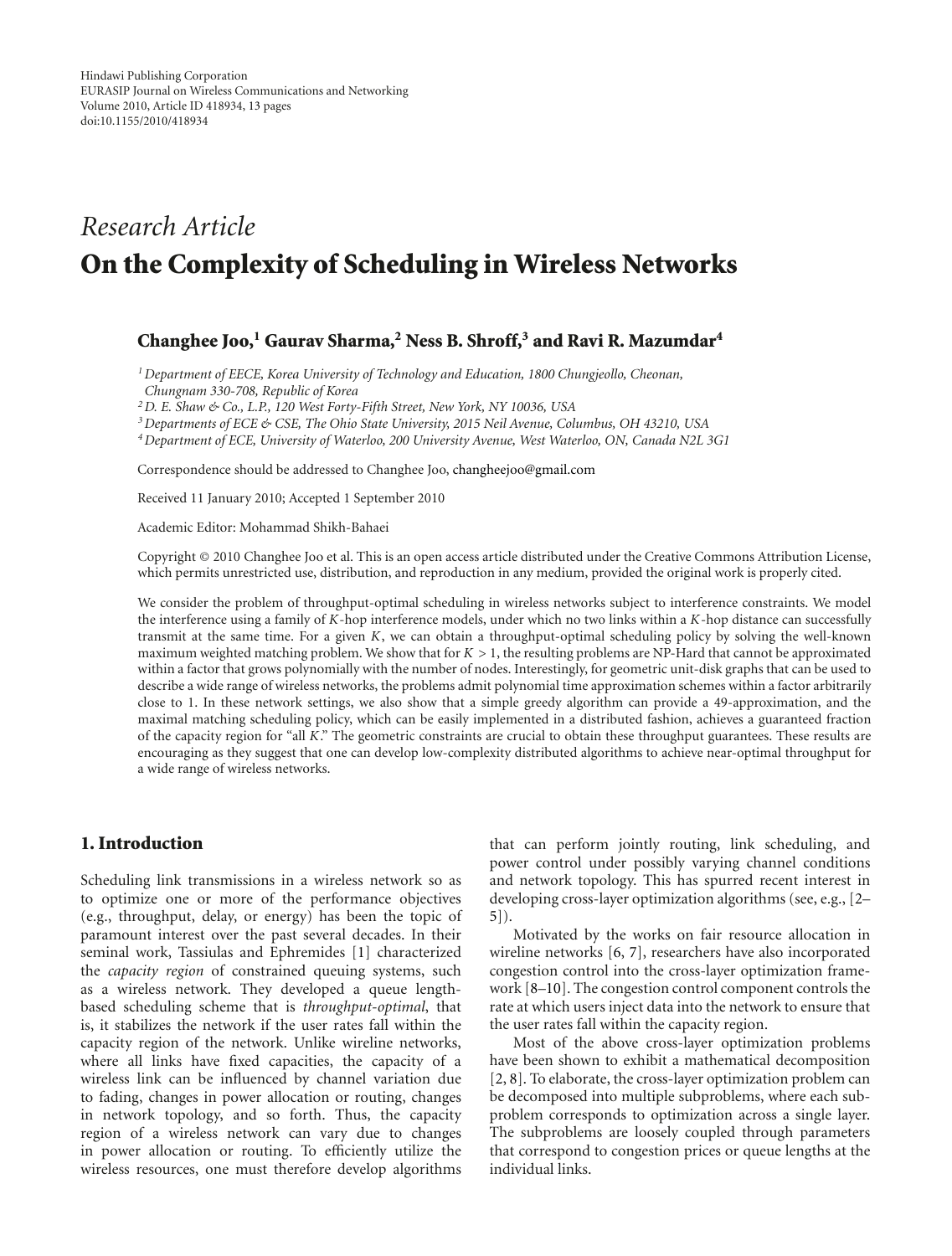The main component of all these cross-layer optimization schemes is the optimal scheduler that solves a very difficult global optimization problem of the form:

maximize 
$$
\sum_{l \in \mathcal{L}} p_l r_l
$$
  
subject to  $\mathbf{r} \in \Lambda$ , (1)

where  $\mathcal L$  denotes the set of wireless links; **r** is the vector of link rates  $r_l$ ,  $l \in \mathcal{L}$ ;  $p_l$  is the congestion price or possibly some function of queue length at link  $l \in \mathcal{L}$ ;  $\Lambda$  is the capacity region of the network.

The main difficulty in solving the above optimization problem is that the capacity region  $\Lambda$  depends on the network topology and, in general, has no easy representation in terms of the power constraints at the individual links or nodes. The above optimization problem is, in general, NP-Complete and Nonapproximable.

In this paper, we consider a class of scheduling problems that we term Maximum Weighted *K*-Valid Matching Problems (*MWKVMP*s). These problems arise as simplifications to the scheduling problem specified by (1). The basic idea is to limit the interference to only *K* hops, where *K* is a positive integer. By varying *K*, one can capture the interference characteristics of a broad range of wireless networks.

The rest of the paper is organized as follows. The model, problem formulation, related works, motivation, and main contributions of this work are presented in the next section. Some hardness and approximability results for the class of scheduling problems that we consider are presented in Section 3. We then restrict our attention to geometric unitdisk graphs that naturally model the connectivity graph of wireless networks, and develop approximation schemes for our scheduling problems in Section 4. By focusing on the throughput performance in Section 5, we reduce the complexity of scheduling schemes further, and show that a distributed maximal matching algorithm achieves a provable throughput guarantee. The geometric constraints of graphs remain crucial to obtain the throughput guarantees. Finally, we provide concluding remarks in Section 6.

#### **2. System Model and Problem Formulation**

We consider a set *V* of wireless nodes, each communicating over a single wireless interface. We assume that all transmissions are carried out over the same wireless channel, and therefore interfere with each other. We assume that all transmissions from a node are carried out at the same power level (which can be different for different nodes). We connect two nodes with an (undirected) edge if each of them can successfully receive from the other, provided no other node in the network transmits at the same time. The set of (undirected) edges so formed is denoted by *E*. Note that the existence of an edge between two nodes depends on the power allocated to the nodes, noise variances, as well as coding and modulation schemes. Our emphasis on bidirectional edges stems from the fact that most network and transport layer protocols assume bidirectional communications between the nodes. We also

note that our main results can easily be extended to settings where directed edges are allowed between the nodes.

We next introduce the class of scheduling problems we consider in this paper. We first introduce some notation. Let  $G = (V, E)$  be an undirected graph (connectivity graph of a wireless network, in our case) having *V* as the set of vertices (nodes) and *E* as the set of edges (link). A *matching* is a set of edges no two of which share a common vertex. We now generalize this concept of matching to *K*-valid matchings for an integer  $K \geq 1$ .

Let  $d_h(x, y)$  denote the minimum number of hops between vertices  $x, y \in V$ . Letting  $\mathbb N$  denote the set of nonnegative integers, we define a distance function *d* :  $(E, E) \rightarrow \mathbb{N}$  as follows: for two edges  $e_u = u_1 u_2, e_v = v_1 v_2 \in$ *E*, let

$$
d(e_u, e_v) \triangleq \min_{i,j \in \{1,2\}} d_h(u_i, v_j).
$$
 (2)

We call a set of edges *M* a "*K*-valid matching" if for all  $e_1, e_2 \in M$  with  $e_1 \neq e_2$ , we have  $d(e_1, e_2) \geq K$ . Observe that the concept of matching discussed before is equivalent to the concept of 1-Valid matching in this new terminology. Let  $S_K$  denote the set of  $K$ -Valid matchings of the graph  $G$ . We consider the following scheduling problems:

$$
(MWKVMP) \quad \text{maximize} \quad \sum_{e \in M} w_e
$$
\n
$$
\text{subject to} \quad M \in S_K,
$$
\n
$$
(3)
$$

where  $w_e$  denotes the weight of edge  $e \in \mathcal{L}$ . Note that the weight of each edge *e* is a positive, but otherwise arbitrary, number that can possibly depend on many factors (e.g., congestion price, supported rate, queue length). The above class of problems will henceforth be referred to as Maximum Weighted *K*-Valid Matching Problems (*MWKVMP*s). When all edge weights are set to unity, we obtain the following class of problems:

$$
(MKVMP) \quad \text{maximize} \quad |M|
$$
\n
$$
\text{subject to} \quad M \in S_K,
$$
\n
$$
(4)
$$

where <sup>|</sup>*M*<sup>|</sup> denotes the cardinality of the set *<sup>M</sup>*. In the sequel, we refer to these problems as Maximum *K*-Valid Matching Problems (*MKVMP*s).

We note that the scheduling problems specified by (3) are natural simplifications of the complex scheduling problem specified by (1). This is because for a given *K*, by satisfying the *K*-hop interference constraints one can guarantee a certain fixed data rate at a given edge. The weight of each edge can then be determined as some function of the rate it supports and the congestion price at the edge. The scheduling problem specified by (1) then corresponds to *MWKVMP* for that particular value of *K*. For simplicity of notation, we did not explicitly show the dependence of edge weights on  $K$  in  $(3)$ .

From the above discussion, it is not surprising to see that *MWKVMP*s can represent the scheduling problem specified by (1) under a wide variety of interference models. Below we discuss two widely used interference models that can be obtained as special cases of the interference constraints in (3).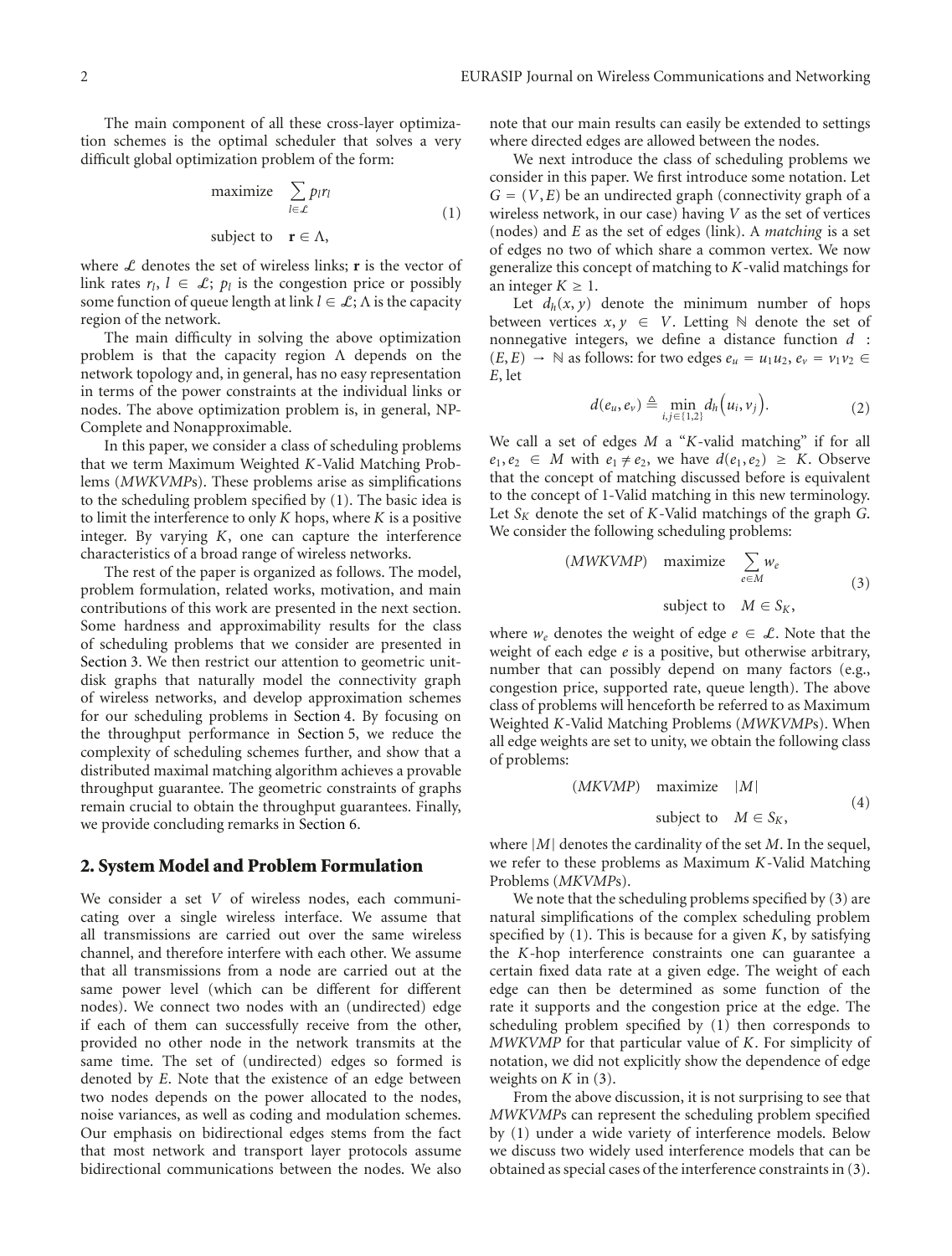

Figure 1: The 2-hop interference set of a given edge for RTS/CTS based communication model of IEEE 802.11 DCF.

*Node-Exclusive (or Primary) Interference Model.* This is a commonly used model for Bluetooth and FH-CDMA networks [11, 12]. Under this model, the set of edges that transmit simultaneously must constitute a matching. Then the scheduling problems specified by (3) and (4) correspond to the classical Maximum Weighted Matching Problem (*MWMP*) and the Maximum Matching Problem (*MMP*), respectively. Both these problems can be solved in polynomial time [13].

*IEEE 802.11-Based Interference Model.* This is a commonly used model for IEEE 802.11-based wireless networks [9, 14], under which the chosen set of edges must constitute a 2- Valid matching. It models the communication under the RTS/CTS-based scheme of IEEE 802.11 DCF (see Figure 1). Note that the sender and the receiver exchange RTS and CTS messages preventing their neighboring nodes from participating in a communication, which is equivalent to saying that the chosen set of communicating node pairs must constitute a 2-Valid matching.

In general, we use the term "*K*-hop interference model," under which a scheduler should provide a *K*-valid matching. The node-exclusive and IEEE 802.11-based interference models correspond to the *K*-hop interference model with  $K = 1$  and  $K = 2$ , respectively.

*2.1. Related Work.* The 1-hop interference model has been studied in many different contexts due to its simplicity [1, 4, 8, 12, 15–17]. A polynomial time link scheduling algorithm has been developed in [12], and distributed schemes that guarantee a throughput within a constant factor of the optimal have been developed in [8, 15]. Recently, a class of throughput-optimal scheduling policies, called *pick-andcompare*, has been proposed [16, 17]. Although they achieve the throughput-optimality with a low complexity, they result in causing significantly long queue lengths, which in turn results in high delays, and for practical buffer sizes, can result in low throughput performance [18].

In [9], the performance of maximal scheduling schemes has been studied under the 2-hop interference model. It has been shown that the maximal scheduling schemes achieve a throughput within a factor of  $(N_{\epsilon} + 1)$  of the capacity region, where  $N_{\epsilon}$  denotes the maximum link degree. In [15], the maximal scheduling schemes are shown to achieve at least a factor of  $\Delta_K(G)$  of the optimal throughput, where  $\Delta K(G)$  is the interference degree of the connectivity graph (see Definition 11). It also has been shown in [19, 20] that random access scheduling policies can achieve comparable performance.

The *MKVMP* for *<sup>K</sup>* <sup>=</sup> 2 is often known as the induced matching problem, which has been shown to be NP-Hard [21]. The work of [14] is closest in spirit to our work. The authors consider the induced matching problem from the perspective of carrying out maximum number of simultaneous transmissions. They study the approximability of the induced matching problem for general as well as specific kinds of graphs, and develop a distributed constant factor Polynomial-Time Approximation Scheme (PTAS) for the induced matching problem under geometric unit-disk graphs.

However, most previous studies are limited to the 1-hop or 2-hop interference model. It has been observed through simulations in [22] that, under different network settings, the *K*-hop interference model with  $K > 2$  can better capture the network interference constraints. For the detailed results, we refer to our technical report [22].

*2.2. Main Contributions.* From a theoretical perspective, we provide several results on the hardness and approximability of *MWKVMP* and *MKVMP* for *K >* 1. Although some of these results have previously been obtained for  $K = 2$ , to the best of our knowledge no prior work has studied *MWKVMP* or *MKVMP* for *K >* 2. Since weighted matching problems arise in a variety of contexts, these results might find applications in other fields (e.g., VLSI) as well.

From a wireless networking perspective, we provide a Polynomial-Time Approximation Scheme (PTAS) for *MWKVMP* restricted to geometric unit-disk graphs, which can be used to represent the connectivity graph of a wide range of wireless networks. We also characterize the performance of "natural" greedy scheme under the same class of graphs. Although it has been known that the greedy scheme yields a constant factor approximation to *MWKVMP*, we are more interested in specific performance bounds of the scheme for all *K*. We note that both PTAS and the greedy algorithm can be used to construct scheduling policies that achieve a constant fraction of the capacity region under *K*-hop interference models, but they can be implemented in a limited class of wireless networks (e.g., wireless mesh networks) due to high complexity and requirement for centralized control.

We complement the results by showing that the maximal scheduling policy that can be implemented in a distributed manner with a low complexity achieves a guaranteed fraction of the *capacity region*. These results are encouraging as they indicate that one can develop distributed algorithms to achieve near optimal throughput in case of a wide range of wireless networks. Finally, we observe that the topological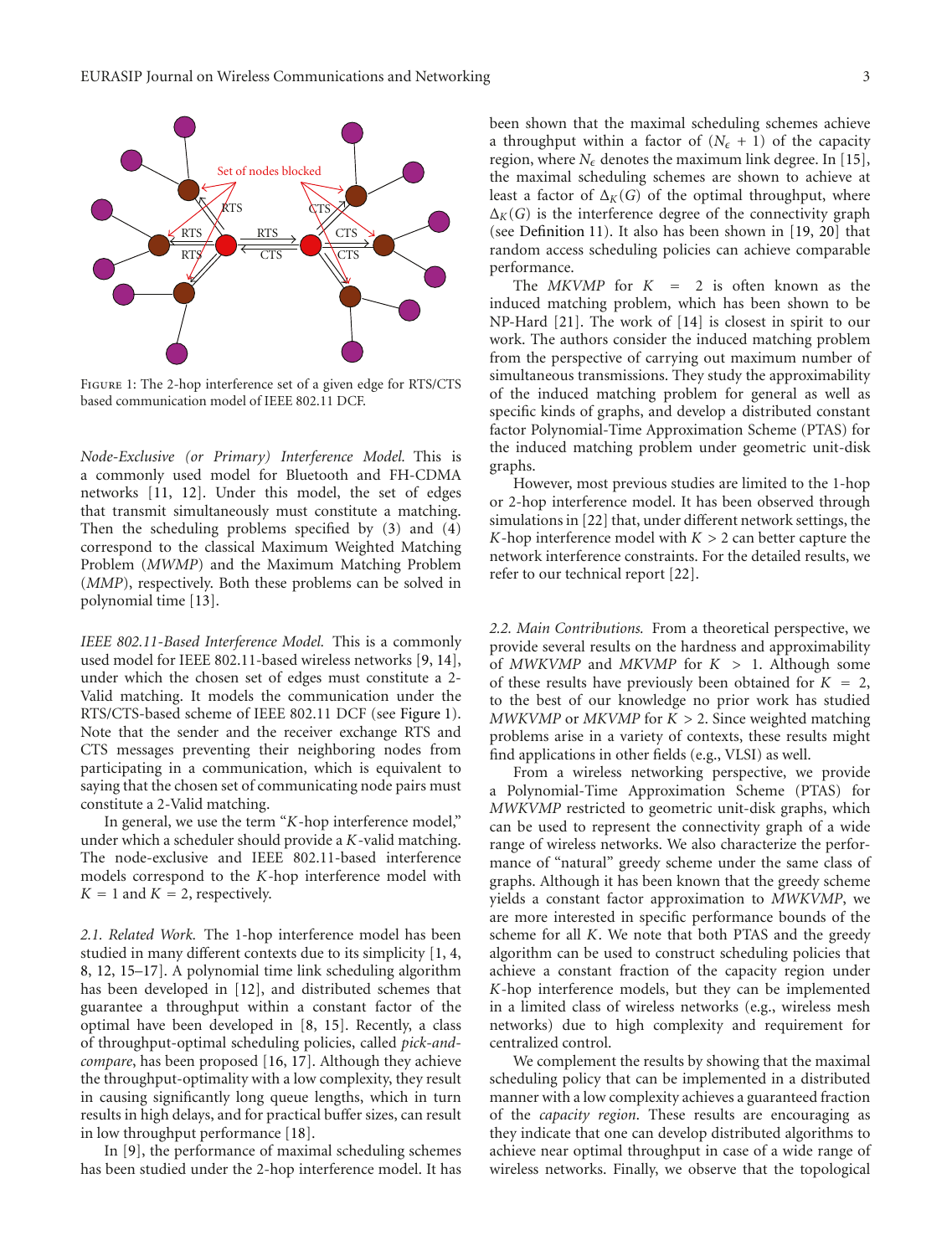constraints of the underlying graphs play a critical role to guarantee the throughput performance, and that the maximal scheduling policy can achieve an arbitrarily small fraction of the capacity region in general network graphs.

### **3. Hardness and Approximability Results**

We now formulate the decision problems *KVMP* and *WKVMP* corresponding to *MKVMP* and *MWKVMP*, respectively, and prove that they are NP-Complete. We also show that *MKVMP* and *MWKVMP* cannot be approximable within  $\Theta(|V|^{1/6})$  in polynomial time while we can approximate them within  $\Theta(|E|/(\log |E|)^2)$ . We begin with the following definitions.

*Definition 1.* For a given graph *G* and number *m*, *KVMP* is a decision process that determines whether *G* has a *K*-valid matching of size *m*.

*Definition 2.* For a given graph *G*, number *m*, and weight *WM*, *WKVMP* is a decision process that determines whether *G* has a *K*-valid matching of size *m* and total weight *WM*.

The following theorem shows that  $WKVMP \in NP$ , which also implies that  $KVMP \in NP$ .

**Theorem 3.** *WKVMP*  $\in$  NP *for all K.* 

*Proof.* Given a certificate in the form of a list of edges, it can easily be verified in polynomial time whether that list corresponds to a set of *m* edges that are at a distance of *K* or more from each other and have a total weight of *WM* or not. Thus, whether the set of edges constitute a *K*-valid matching of size *m* with a total weight of  $W_M$  can be verified in polynomial time. Hence, *WKVMP* ∈ NP.  $\Box$ 

We next show that *KVMP* is NP-Hard, which implies that the decision problem *WKVMP* is NP-Hard as well.

**Theorem 4.** *KVMP is NP-Hard for*  $K \geq 2$ *.* 

*Proof.* The proof uses a novel technique reducing 3-CNF-SAT problem to *KVMP* [23]. Since their result is stronger, *MKVMP*, and hence *KWMVMP*, are Nonapproximable for  $K \geq 2$ .  $\Box$ 

We now analyze the approximability of *MKVMP* for  $K \geq$ 2. We have the following result.

**Theorem 5.** Let  $\eta$  be a constant such that  $(|V| + K|E|)^{\eta} =$  $\Theta(|V|)$ *. Then, MKVMP (and hence, MWKVMP) for*  $K \geq 2$  *is not approximable within*  $|V|^{n/2-\epsilon}$  *for any*  $\epsilon > 0$ *, unless* NP = P. Further, it is not approximable within  $|V|^{n-\epsilon}$  for any  $\epsilon > 0$ , *unless* NP *is equivalent to Zero-error Probabilistic Polynomial time* (ZPP) *problems [24].*

Before we prove Theorem 5, we introduce some terminology. Consider a graph  $G = (V, E)$ . A subset of vertices is termed "independent" provided that no two vertices in the set have an edge between them. The classical Maximum



FIGURE 2: A graph *G* along with the graph *G'* constructed as specified in the proof of Theorem 5 for  $K = 4$ .

Independent Set Problem (*MISP*) is to find an independent subset of vertices of maximum possible cardinality. Note that we can easily convert *MKVMP* (4) to *MISP* by mapping an edge to a vertex and connecting two vertices when corresponding two edges are within *K*-hop distance. Hastad [25] has shown that *MISP* is not approximable within  $|V|^{1/2-\epsilon}$  for any  $\epsilon > 0$  unless NP = P, and it is not approximable within  $|V|^{1-\epsilon}$  for any  $\epsilon > 0$  unless NP = ZPP. We are now ready to prove Theorem 5.

*Proof.* We show that given a graph  $G = (V, E)$ , we can construct a graph  $G'(V', E')$  in polynomial time such that a *K*-valid matching of *G* has cardinality no smaller than that of the maximum independent set of *G*. Then we show that both  $|V'|$  and  $|E'|$  are  $\Theta(|V| + K|E|)$ , which is equal to  $O(|V||E|)$ . Finally, we will show that given a *K*-valid matching in *G'*, one can obtain an independent set of vertices in *G* with the same cardinality in polynomial time.

Suppose that *MKVMP* admits a polynomial time *ρ*approximation scheme (PTAS). Given a graph *G*, one can construct the corresponding graph *G* in polynomial time, and use the PTAS for *MKVMP* to obtain a *K*-valid matching of size at least  $1/\rho$  times the cardinality of any maximum independent set of *G*. Then we can map it back to an independent set of vertices in *G* with the same cardinality, in polynomial time. This would then result in a *ρ*-approximation scheme for *MISP* of *G*, which, in view of the results in [25], would imply Theorem 5.

We next discuss how to construct the graph *G'* from *G* in polynomial time. We first consider even *K*.

- (1) For each vertex  $\nu$  in *V*, we place a pair of vertices  $v_f$ ,  $v_b$ , and connect them with an edge.
- (2) For each edge *uv* in *E*, we connect the vertices  $u_f$ ,  $v_f$  through a sequence of  $K/2$  edges and  $(K - 2)/2$  vertices. Let the vertices be denoted by *V<sub>u,<i>v*</sub>(1), ..., *V*<sub>*u*,*v*</sub>((*K* − 2)/2), with *V*<sub>*u*</sub>,*v*(1) being the vertex adjacent to vertex *u*.

We denote the resultant graph as *G'*. Figure 2 illustrates an example of a graph *G* along with the constructed graph *G* when  $K = 4$ . It is straightforward to see that the graph *G'* can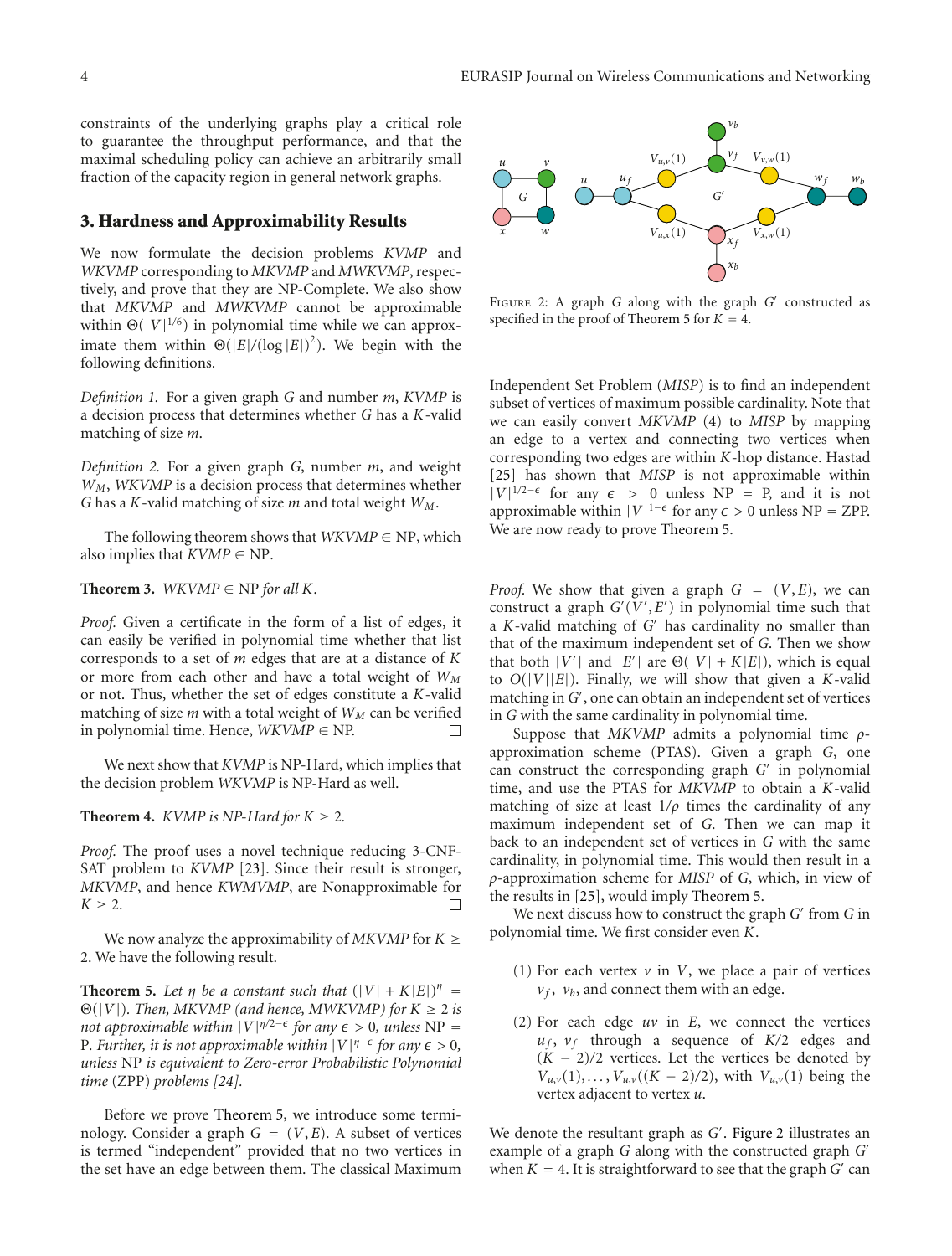be constructed in polynomial (in  $|V|$  and  $|E|$ ) time. Also, we have

$$
|V'| = 2|V| + \left(\frac{K-2}{2}\right)|E| = O(|E||V|),
$$
  

$$
|E'| = |V| + \left(\frac{K}{2}\right)|E| = O(|E||V|).
$$
 (5)

Now, suppose that  $\{v^1, v^2, \ldots, v^m\}$  constitutes an independent set of vertices in *G*. It is then clear that  $\{v^i_b v^i_f\}_{i=1,2,...,m}$ constitutes a *K*-valid matching in *G* . To see this, observe that since  $\{v^1, v^2, \ldots, v^m\}$  constitutes an independent set of vertices in *G*, we have  $d_h(v^i, v^j) \geq 2$  for all  $i, j \in$  $\{1, 2, \ldots, m\}$  with  $i \neq j$ . Hence, by the construction of  $G'$ , we have  $d(v_b^i v_f^i, v_b^j v_f^j) \ge 2(K/2) = K$  for  $i \ne j$ . Then it follows that the graph  $\tilde{G}$  has a  $K$ -valid matching of cardinality not smaller than the cardinality of the maximum independent set of *G*.

It remains to show that given a *K*-valid matching *M* in *G* , one can, in polynomial time, obtain an independent set of vertices in *G* with the same cardinality. To this end, we propose a systematic construction method in Algorithm 1.

It is easy to see that the running time of Algorithm 1 is bounded above by a polynomial in <sup>|</sup>*V*<sup>|</sup> and <sup>|</sup>*E*|. We check that the resulting set *L* from Algorithm 1 is indeed an independent set in *G*. It suffices to show that  $d_h(u, v) \geq 2$  for all  $v, u \in L$ . Suppose that there exist two vertices  $u, v \in L$ such that  $d_h(u, v) = 1$ . It then follows that there must exist edges *e*<sub>1</sub>, *e*<sub>2</sub> ∈ *M* such that  $d(e_1, e_2)$  ≤  $K/2 + 2((K – 2)/4)$  < *K*, which contradicts our assumption that *M* is a *K*-valid matching.

Next, we discuss how to construct the graph *G'* for  $K \geq 5$ and odd. We make a minor change in the construction of the graph. In the first step, instead of placing a pair of vertices for each vertex  $v \in V$ , we now place a triplet of vertices  $v_f$ ,  $v_b$ ,  $v_r$ (see Figure 3), and connect the pairs of vertices  $v_f$ ,  $v_b$  and  $v_b$ ,  $v_r$  with an edge. In the second step, for each edge  $uv \in E$ , we connect the vertices  $u_f$ ,  $v_f$  through a sequence of  $(K-1)/2$ edges and  $(K - 3)/2$  vertices. We denote the resulting graph as *G* . We now have

$$
|V'| = 3|V| + \left(\frac{K-3}{2}\right)|E| = O(|E||V|),
$$
  

$$
|E'| = 2|V| + \left(\frac{K-1}{2}\right)|E| = O(|E||V|).
$$
 (6)

Similarly, we can check that the graph *G'* has a *K*-valid matching of cardinality no smaller than the cardinality of the maximum independent set of *G*. Suppose  $\{v^1, v^2, \ldots, v^m\}$ constitutes an independent set of vertices in *G*. We have  $d_h(v^i, v^j) \geq 2$  for all  $i, j \in \{1, 2, ..., m\}$  with  $i \neq j$  in *G*. Then by the construction of *G*<sup>'</sup>, we have  $d(v_b^i v_r^i, v_b^j v_r^j) \ge$  $2 + 2((K - 1)/2) = K + 1 > K$  for all  $i \neq j$ , and the result follows.

We show that given a *K*-valid matching in *G* , we can obtain an independent set of vertices in *G* with the same cardinality in polynomial time. The construction algorithm is the same as Algorithm 1, except for the following three lines:

| $(1)$ $L \leftarrow \emptyset$                                         |
|------------------------------------------------------------------------|
| (2) while $M \neq \emptyset$ do                                        |
| (3)<br>Pick an edge $e \in M$                                          |
| (4) if <i>e</i> is of the form $v_b v_f$ then                          |
| (5)<br>$L \leftarrow L \cup \nu$                                       |
| (6) <b>else if</b> e is of the form $uV_{u,v}(1)$ then                 |
| (7)<br>$L \leftarrow L \cup u$                                         |
| (8) else if e is of the form $V_{u,v}((K-2)/2)v$ then                  |
| (9)<br>$L \leftarrow L \cup \nu$                                       |
| (10)<br><b>else if</b> e is of the form $V_{u,v}(i) V_{u,v}(i+1)$ then |
| (11)<br>if $i \leq (K-2)/4$ then                                       |
| (12)<br>$L \leftarrow L \cup u$                                        |
| (13)<br>else                                                           |
| $L \leftarrow L \cup \nu$<br>(14)                                      |
| end if<br>(15)                                                         |
| (16)<br>end if                                                         |
| $(17)$ $M \leftarrow M - e$                                            |
| end while<br>(18)                                                      |
|                                                                        |

Algorithm 1: Constructing an independent set *L* in *G* from a *K*valid matching *M* in *G*<sup>'</sup>, when *K* is even  $(G' = (V', E'), M, L)$ .

- (i) Line 4: **if** *e* is of the form  $v_b v_f$  or  $v_r v_b$  **then**
- (ii) Line 8: **else if** *e* is of the form  $V_{u,v}((K-3)/2)v$  **then**
- (iii) Line 11: **if**  $i \leq (K 3)/4$  **then**

We check that the resulting set *L* is an independent set in *G* as follows. Suppose that *L* is not an independent set. Then there exist two vertices  $v, u \in L$  such that  $d_h(u, v) = 1$ . Then by the construction of *G'*, there must exist two edges *e*<sub>1</sub>, *e*<sub>2</sub> ∈ *M* such that  $d(e_1, e_2)$  ≤ max((*K* − 1)/2 + 2((*K* −  $3/4$ ,  $(K - 1)/2 + 2$  < *K* for  $K \ge 5$ , which contradict our assumption that *M* is a *K*-valid matching. The running time of the algorithm is also bounded above by a polynomial in <sup>|</sup>*V*<sup>|</sup> and <sup>|</sup>*E*|.

For  $K = 3$ , we can construct the graph  $G'$  as in  $K =$ 4 case, and prove the corresponding results accordingly. We omit the details.  $\Box$ 

From  $K = O(|V|)$  and  $|E| = O(|V|^2)$  in the above proof, the following result follows from Theorem 5.

**Corollary 6.** *MKVMP* (and hence, *MWKVMP*) for  $K \geq 2$  *is not approximable within*  $|V|^{1/6-\epsilon}$  *for any*  $\epsilon > 0$ *, unless* NP = P. Further, it is not approximable within  $|V|^{1/3-\epsilon}$  for any  $\epsilon > 0$ , *unless* NP = ZPP*.*

Corollary 6 gives a lower bound on the approximation ratio of any polynomial time approximation algorithm for *MWKVMP* or *MKVMP*. The next result we have is opposite in flavor: it shows that there exists a polynomial time algorithm for *MWKVMP* whose approximation ratio is no worse than  $\Theta(|E|/(\log |E|)^2)$ .

**Theorem 7.** *MWKVMP can be approximated within a factor*  $of \Theta(|E|/(\log |E|)^2)$ .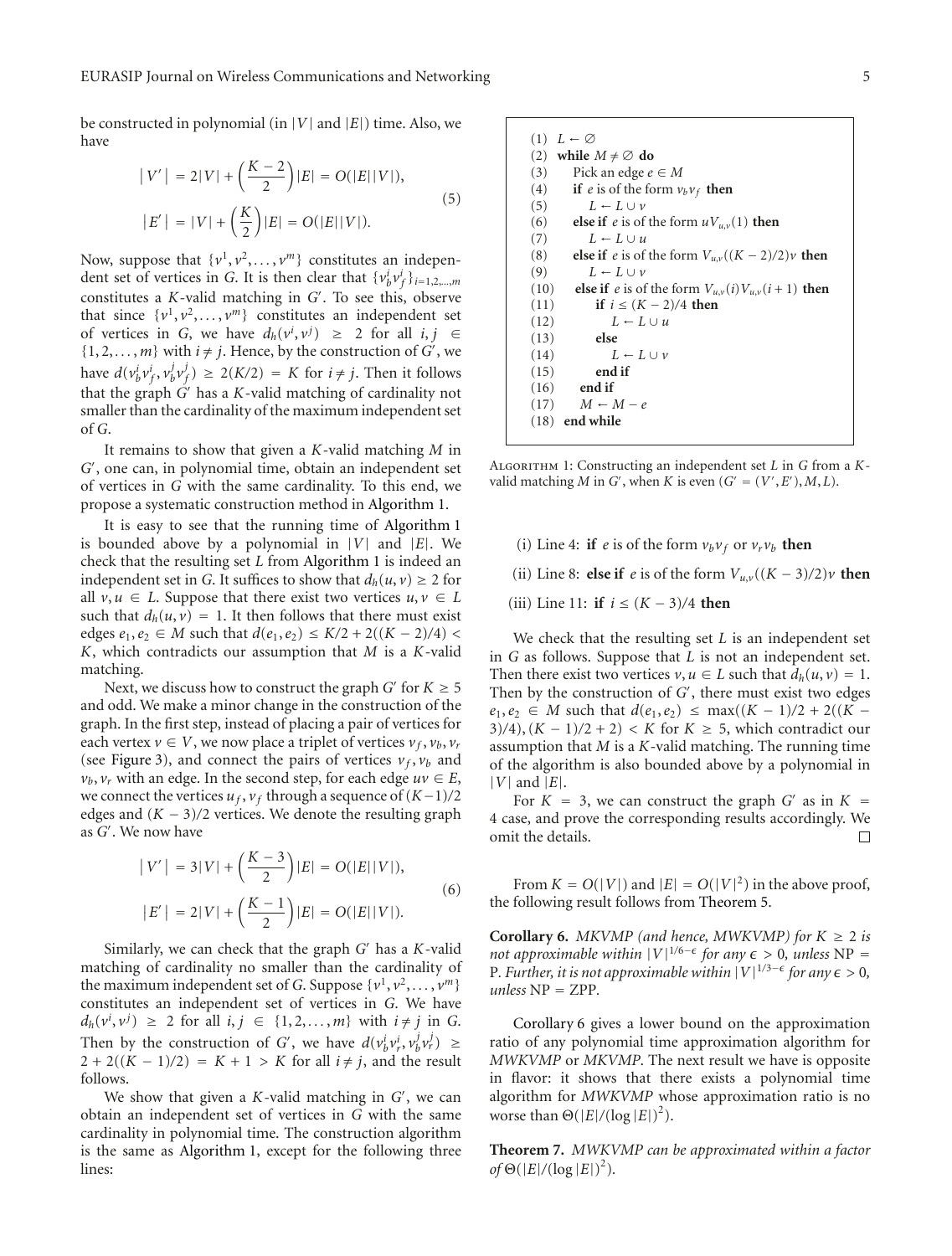

FIGURE 3: A graph *G* along with the graph *G'* constructed as specified in the proof of Theorem 5 for *<sup>K</sup>* <sup>=</sup> 5.

The following Corollary is an immediate consequence of Theorem 7.

# **Corollary 8.** *MKVMP can be approximated within a factor of*  $\Theta(|E|/(\log |E|)^2)$ .

We define the Vertex Weighted Maximum Independent Set Problem (*VWMISP*), which is the following variation of the Maximum Independent Set Problem (*MISP*). Let  $w(v)$  denote the weight of vertex  $v$ . *VWMISP* is to  $\sum_{v \in L} w(v)$ . It is shown in [26] that *VWMISP* is approximable find an independent set *L* of vertices that maximizes within  $\Theta(|V|/(\log |V|)^2)$ . We now proceed to the proof of Theorem 7.

*Proof.* Given a network graph  $G = (V, E)$ , we construct a graph *G* from *G* in polynomial time, and approximately solve *VWMISP* in *G'* using the results of [26]. We can then obtain the corresponding *K*-valid matching in *G'* from the independent set in *G*.

We first construct  $G' = (V', E')$  from  $G = (V, E)$  as follows. For each edge  $e \in E$ , we generate a vertex  $v_e$  in  $V'$ with weight  $w(v_e) = w(e)$ . If two edges  $e_1, e_2 \in E$  satisfy  $d(e_1, e_2) \leq K - 1$ , we connect the corresponding vertices  $v_{e_1}, v_{e_2}$  with an edge. The resulting graph *G'* is often called the *conflict graph* of *G*. Clearly, we have  $|V'| = |E|$ , and we can construct the conflict graph in polynomial time. From the construction, it is clear that for a *K*-valid matching in *G*, there exists an independent set of vertices in *G*' with the same weighted sum, and vice versa.

Now, using the results of [26], we can approximate *VWMISP* in polynomial time and obtain an independent set in *G'* with weight at least  $\Theta((\log |V'|)^2/|V'|)$  times the weight of an optimal independent set. From the independent set in *G* , we can reconstruct a *K*-valid matching in *G* with the same weight due to  $|V'| = |E|$ , in polynomial time.  $\Box$ 

## **4. MWKVMP for Geometric Unit-Disk Graphs**

In this section, we focus on the *MWKVMP* problem for an important class of network graphs. In particular, we are interested in *geometric unit-disk graphs*, under which the connectivity and the interference constraints are determined

by the location of vertices. Specifically, the vertices are placed on a plane, two vertices are connected if and only if their distance is no greater than 1, and also interfere with each other if and only if their distance is no greater than *K*. Geometric graphs have been used extensively in the literature to model the connectivity of wireless networks [27, 28]. In this section, we show that *MWKVMP* can be approximated within a constant factor in case of unit-disk graphs. We also note that the results can also be extended to some other geometric graphs including the quasi-unit-disk graphs [29].

We start with redefining *K*-valid matching in geometric graphs. Let  $\widetilde{d}_S(u, v)$  denote the Euclidean distance between two nodes  $u, v \in V$ . We define the distance between edges and *K*-valid matching accordingly as (2), for  $e_a = u_1 u_2$ ,  $e_b =$  $v_1v_2 \in E$ , we let

$$
\widetilde{d}(e_a, e_b) \triangleq \min_{i,j \in \{1,2\}} \widetilde{d}_S(u_i, v_j).
$$
\n(7)

A set of edges *M* is said to be a "*K*-valid matching" if for all  $e_a, e_b \in M$  with  $e_a \neq e_b$ , we have  $\tilde{d}(e_a, e_b) > K$ . We also denote the set of  $K$ -valid matchings of the graph  $G$  by  $S_K$ .

*4.1. PTAS for MWKVMP.* Several NP-complete problems are known to admit PTAS when restricted to planar or geometric graphs. In [30], PTASs are developed for various NP-complete problems restricted to planar graphs. NCapproximation schemes for various NP-Hard and PSPACE-Hard problems restricted to geometric graphs are developed in [31]. Following the approach in [31], we now show that *MWKVMP* and, therefore, *MKVMP* admits a constant factor PTAS when restricted to geometric graphs. We present the polynomial time approximation algorithm for the completeness.

Consider a geometric graph  $G = (V, E)$  with  $r = 1$ , specified using the coordinates of its vertices in the plane. We now present an algorithm that yields a *K*-valid matching with weight at least  $(1 + \epsilon)^{-1}$  times the weight of an optimal *K*valid matching in polynomial time, where  $\epsilon > 0$  is a constant, and can be chosen to be arbitrarily small.

The basic technique is the following. Given any  $\epsilon > 0$ , we calculate the smallest possible *m* that satisfies  $((m+1)/m)^2 \le$  $1 + \epsilon$ . We divide the plane into grids of width  $(K + 2)$  and height  $(K + 2)$ , and denote each grid by  $R_{x,y}$  as shown in Figure 4. Each grid is left (top) closed and right (bottom) open. For each  $i \in \{0, 1, \ldots, m\}$ , we partition the set of edges *E* into  $s_i \geq 1$  disjoint sets  $E_{i,1}, \ldots, E_{i,s_i}$  by removing edges whose two end-vertices are within *Rx*,*y*<sup>∗</sup> such that *y*<sup>∗</sup> mod  $(m + 1) = i$ . For  $1 ≤ j ≤ s<sub>i</sub>$ , let  $V<sub>i,j</sub>$  be the smallest subset of *V* such that all edges in  $E_{i,j}$  are of the form *uv* for some *u*, *v* ∈ *V*<sub>*i*,*j*</sub>. Also, let *G*<sub>*i*,*j*</sub> = (*V*<sub>*i*,*j*</sub>, *E*<sub>*i*,*j*), 1 ≤ *j* ≤ *s*<sub>*i*</sub>,</sub> and let  $G_i \triangleq \bigcup_{j=1}^{s_i} G_{i,j}$ . For each subgraph  $G_{i,j}$ , we find a *K*-valid matching of size at least  $m/(m + 1)$  times the size of the optimal *K*-valid matching in  $G_{i,j}$ . Observe that since each subgraph has been separated by  $(K + 1)$ , the union of  $K$ -valid matchings for subgraphs  $G_{i,1}, \ldots, G_{i,s_i}$  is a *K*-valid matching for the graph *G*. Using arguments similar to [31, 32], we then show that each iteration returns a *K*-valid matching with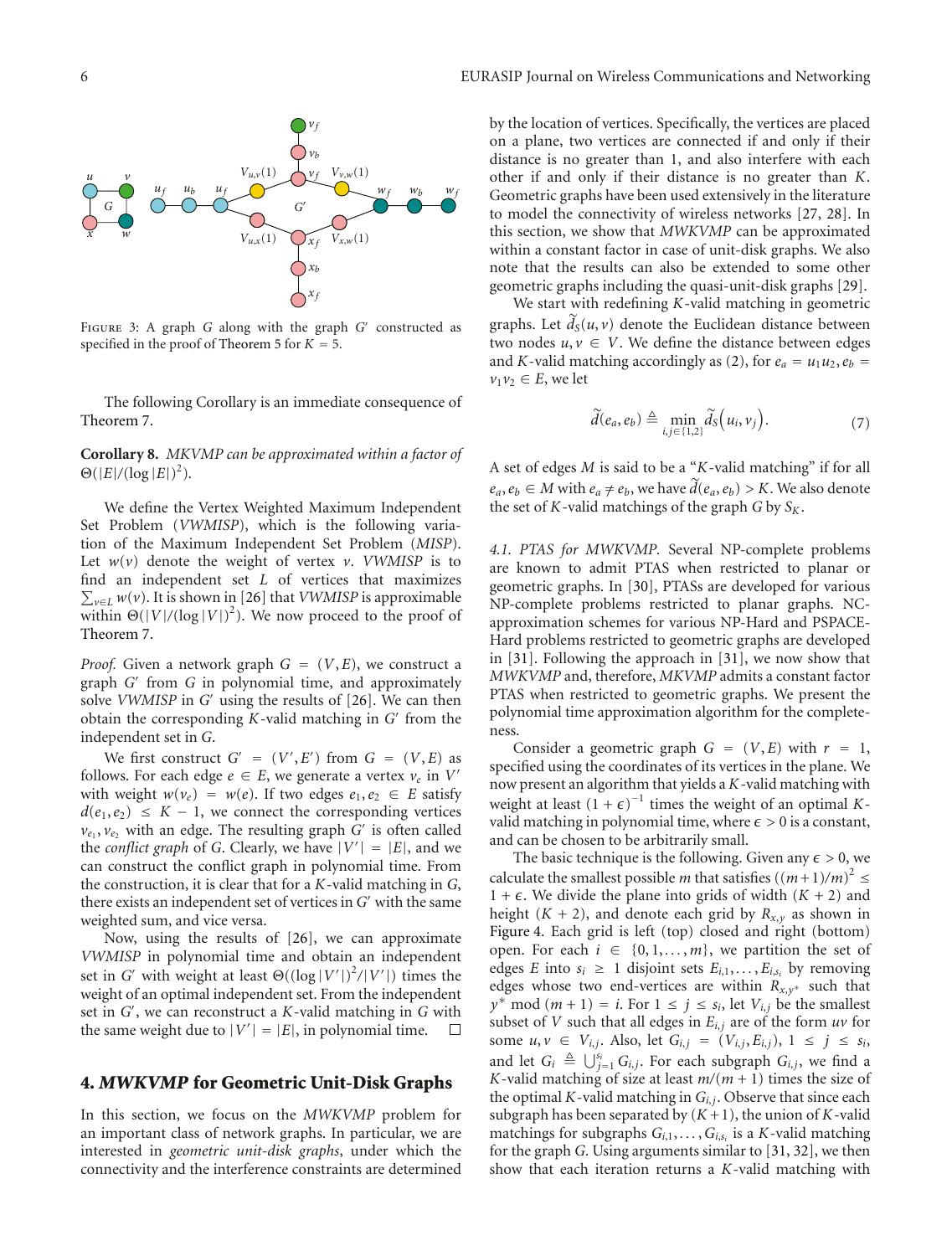#### EURASIP Journal on Wireless Communications and Networking 7

(1) Find the smallest *m* such that  $((m + 1)/m)^2 \le 1 + \epsilon$ . (2) Divide the plane into grids of width  $(K + 2)$  and height  $(K + 2)$ . Each grid is denoted by  $R_{x,y}$ . (3) **for**  $i = 0$  to *m* **do**<br>(4) Partition *E* into Partition *E* into *s<sub>i</sub>* disjoint sets { $E_{i,1}, E_{i,2}, \ldots, E_{i,s_i}$ } by removing edges whose two end-vertices are within  $R_{x,y*}$  such that  $y^* \text{ mod } (m+1) = i$ . (5) Let  $G_{i,j}(V_{i,j}, E_{i,j})$  denote the subgraph induced by  $E_{i,j}$  with  $j \in \{1, 2, ..., s_i\}$ , and let  $G_i \triangleq \bigcup_{j=1}^{s_i} G_{i,j}$ (6) **for**  $j = 1$  to  $s_i$  **do**<br>(7) **for**  $p = 0$  to *m* for  $p = 0$  to  $m$  do (8) Partition  $E_{i,j}$  into  $s_{i,j}$  disjoint sets  $\{E_{i,j}^{p,1}, E_{i,j}^{p,2}, \ldots, E_{i,j}^{p,s_{i,j}}\}$  by removing edges whose two end-vertices are within *R<sub>x</sub>*∗,*y* such that *x*<sup>\*</sup> mod  $(m + 1) = p$ . (9) Let  $G_{i,j}^{p,q}(V_{i,j}^{p,q}, E_{i,j}^{p,q})$  denote the subgraph induced by  $E_{i,j}^{p,q}$  with  $q \in \{1, 2, ..., s_{i,j}\}$ , and let  $G_{i,j}^p \triangleq \bigcup_{q=1}^{s_{i,j}} G_{i,j}^{p,q}$ . (10) **for**  $q = 0$  to  $s_{i,j}$  **do**<br>(11) **b** Obtain an optin (11) Obtain an optimal *K*-valid matching  $KVM(G_{i,j}^{p,q})$ . (12) **end for** (13)  $KWM(G_{i,j}^p) \leftarrow \bigcup_{1 \le q \le s_{i,j}} KVM(G_{i,j}^{p,q})$ (14) **end for** (15)  $KVM(G_{i,j}) \leftarrow KVM(G_{i,j}^{p^*})$ , where  $p^* = \arg \max_{0 \le p \le m} w(KVM(G_{i,j}^{p,q}))$ (16) **end for**  $\mathcal{L}(17)$   $KVM(G_i) \leftarrow \bigcup_{1 \leq j \leq s_i} KVM(G_{i,j})$  $(KVM(G) \leftarrow KVM(G_{i^*}),$  where  $i^* = \arg \max_{0 \le i \le m} w(KVM(G_i))$ (19) **end for**  $(20)$  *M* ← *KVM*(*G*)

ALGORITHM 2: A (1+ $\epsilon$ )-approximation scheme for *MWKVMP* (*G*<sup> $\epsilon$ </sup> = (*V*,*E*), *M*).



Figure 4: Graph partition at iteration *i* in Algorithm 2.

weight at least  $(m/(m+1))^2$  times the weight of an optimal *K*valid matching in *G*. Our algorithm is is described in detail in Table 2, and achieves  $(1+\epsilon)$  of the optimal performance. For the detailed analysis, we refer to our technical report [22].

Algorithm 2 has complexity of  $|V|^{O(m^2)}$  (see [22]). Hence, even for a small *m*, the complexity is likely to be a high-order polynomial of <sup>|</sup>*V*<sup>|</sup> and becomes a major obstacle to its implementation in practice. In the next subsection, we show that a natural greedy algorithm with a lower complexity can approximate *MWKVMP* within a constant factor under geometric unit-disk graphs.

*4.2. Greedy Approach for MWKVMP.* We study the performance of the greedy scheduling scheme illustrated in Algorithm 3. Note that the algorithm is greedy in the sense that it schedules links in decreasing order of the weight.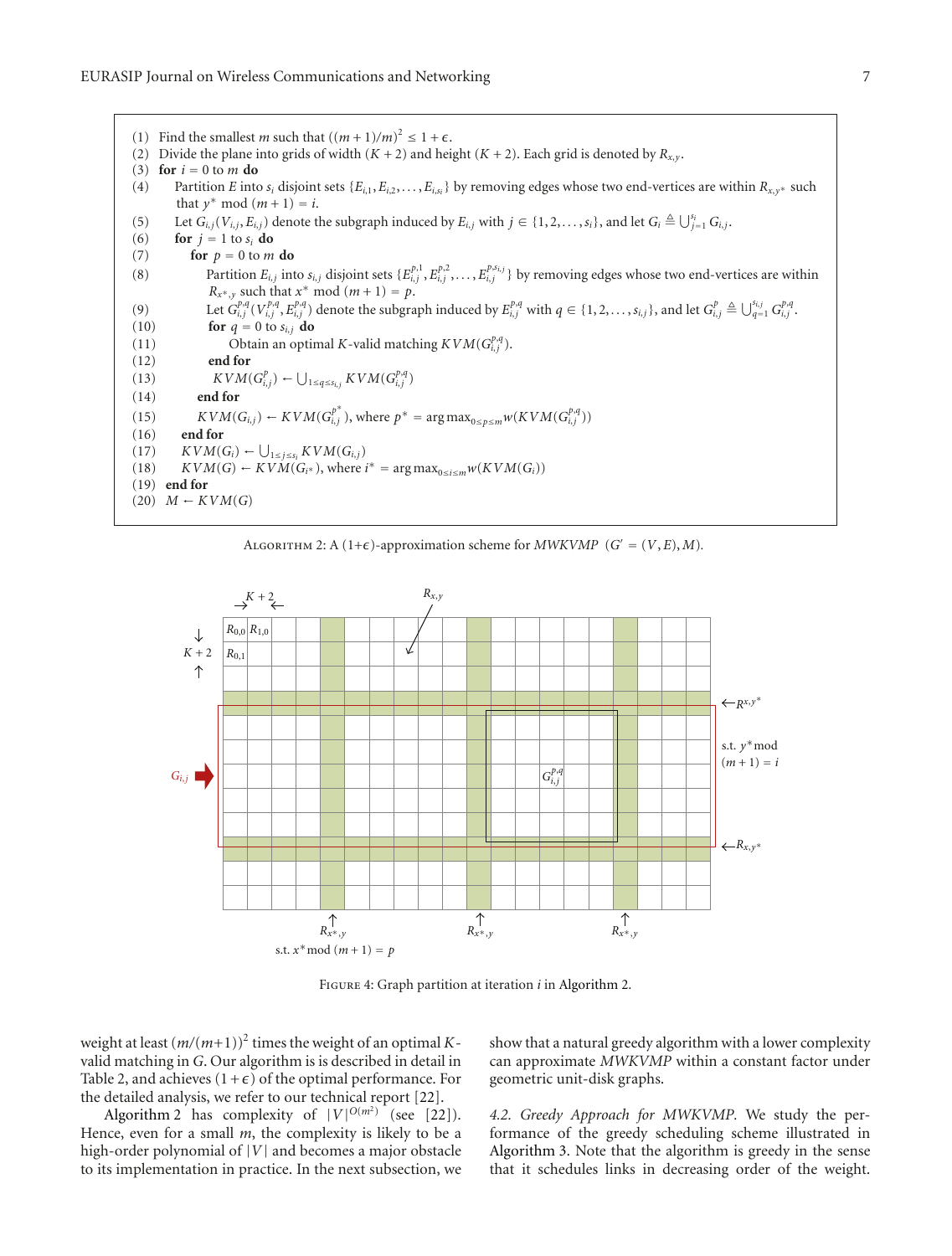|     | $(1)$ Arrange edges of E in descending order of weight as |
|-----|-----------------------------------------------------------|
|     | $e_1, e_2, \ldots, e_{ E }$                               |
|     | $(2)$ $M - \phi$                                          |
|     | (3) for $i = 1$ to  E  do                                 |
|     | (4) if $M \cup e_i$ is a K-valid matching then            |
|     | (5) $M \leftarrow M \cup e_i$                             |
| (6) | end if                                                    |
| (7) | end for                                                   |

Algorithm 3: Greedy weighted *<sup>K</sup>*-valid matching algorithm (*<sup>G</sup>* <sup>=</sup>  $(V, E), w : E \rightarrow \mathbb{R}, M$ ).

Some other works uses the term "greedy" for a simpler scheme that schedules a set of links that no other links can be added to without violating the interference constraints. In this paper, we denote such a scheme by "maximal scheduling", and differentiate from our greedy algorithm. It is well known that this greedy approach yields a 2 approximation algorithm for *MWMP* in general network graphs under the 1-hop interference model [33], and a constant approximation algorithm in planar graphs under the 2 hop interference model [34]. However, the performance can be much worse for  $K > 2$ . In this section, we characterize the performance of the greedy approach in geometric unit-disk graphs by providing a lower bound for "all *K*." We begin with some definitions.

*Definition 9.* The *K*-hop interference set of an edge  $e \in E$ , denoted by  $I_K(e)$ , is the set of edges  $l \in E$  such that  $\widetilde{d}(e, l) \leq$ *K*.

*Definition 10.* The *K*-hop interference degree of an edge  $e \in$ *E*, denoted by  $\Delta_K(e)$ , is defined as

$$
\Delta_K(e) \triangleq \max_{M \in S_K} |M \cap I_K(e)|. \tag{8}
$$

*Definition 11.* The *K*-hop interference degree of the graph  $G = (V, E)$ , denoted by  $\Delta_K(G)$ , is defined as

$$
\Delta_K(G) \triangleq \max_{e \in E} \Delta_K(e). \tag{9}
$$

The following is the main result of this subsection.

**Theorem 12.** *The weight of the matching returned by Algorithm 3 is always within a factor*  $\Delta_K(G)$  *of the weight of an optimal matching. Further, there exists a graph G for which the above ratio is tight.*

*Proof.* Let  $e_1$  be the edge added to the matching during the first step by the greedy algorithm. Then, we have  $w(e_1) \geq$  $w(e)$  for all  $e \in E$ . Now, the optimal matching can contain at most  $\Delta_K(G)$  edges belonging to  $I_K(e_1)$ , each with a weight no larger than  $w(e_1)$ . Let  $e_2$  be the edge added to the matching during the second step by the greedy algorithm. Then, we have  $w(e_2) \geq w(e)$  for all  $e \in E \setminus I_K(e)$ , where  $A \setminus B$ denotes the set consisting of elements of *A* that are not in *B*. Moreover, the optimal matching can contain at most  $\Delta_K(G)$ 



FIGURE 5: Comparison between a matching returned by the greedy algorithm and an optimal matching. All links in the graph have the same weight, and links included in each matching are marked in red. The greedy algorithm may schedule link *e* at the center of the graph while it is possible to schedule *n* links at the same time.

edges belonging to  $I_K(e_2) \setminus I_K(e_1)$ , each with a weight no larger than  $w(e_2)$ .

For *i* ≥ 1, let  $L_K(e_i) = I_K(e_1) ∪ ⋯ ∪ I_K(e_i)$ . Arguing as above, it can be shown that during the *i*th step, the greedy algorithm adds an edge *ei* to the matching that satisfies

$$
w(e_i) = \max_{e \in E \setminus L_K(e_{i-1})} w(e), \qquad (10)
$$

and the optimal matching contains no more than  $\Delta_K(G)$ edges belonging to  $I_K(e_i) \setminus L_K(e_{i-1})$ . Let  $e_m$  denote the last edge added to the matching by the greedy algorithm, and let O denote the optimal matching. From the above discussion, it is clear that for  $1 \le i \le m$ , we have

$$
\sum_{e \in \mathcal{O} \cap I_K(e_i) \setminus L_K(e_{i-1})} w(e) \leq \Delta_K(G) w(e_i). \tag{11}
$$

Note that by convention  $L_K(e_0) = \emptyset$ . Summing over *i*, we obtain that

$$
\sum_{e \in \mathcal{O}} w(e) \le \Delta_K(G) \sum_{i=1}^m w(e_i), \tag{12}
$$

proving the first part of Theorem 12.

To prove the second part, we consider a network graph *G* as shown in Figure 5. Let *e* denote the link at the center. In this example, we have  $\Delta_K(G) = \Delta_K(e) = 2n$ . One possible matching obtained using the greedy algorithm is shown in Figure  $5(a)$ . Note that the weight of this matching is 1. However, the weight of an optimal matching is 2*n* as shown in Figure 5(b). Thus, the greedy algorithm may return a matching whose weight is off by a factor of  $\Delta_K(G)$  in comparison to the weight of an optimal matching.  $\Box$ 

Clearly, Figure 5 shows that  $\Delta_K(G)$  can be of the order of <sup>|</sup>*E*<sup>|</sup> in general graphs, and correspondingly, the performance of Algorithm 3 can be arbitrarily small when compared with the optimal performance. However, if the network graphs are governed by some geometric constraints, we can show that Algorithm 3 approximates the optimal scheduler by a constant.

**Theorem 13.** *The weight of the matching returned by Algorithm 3 is within a factor of* 49 *of the weight of an optimal matching in case of geometric unit-disk graphs.*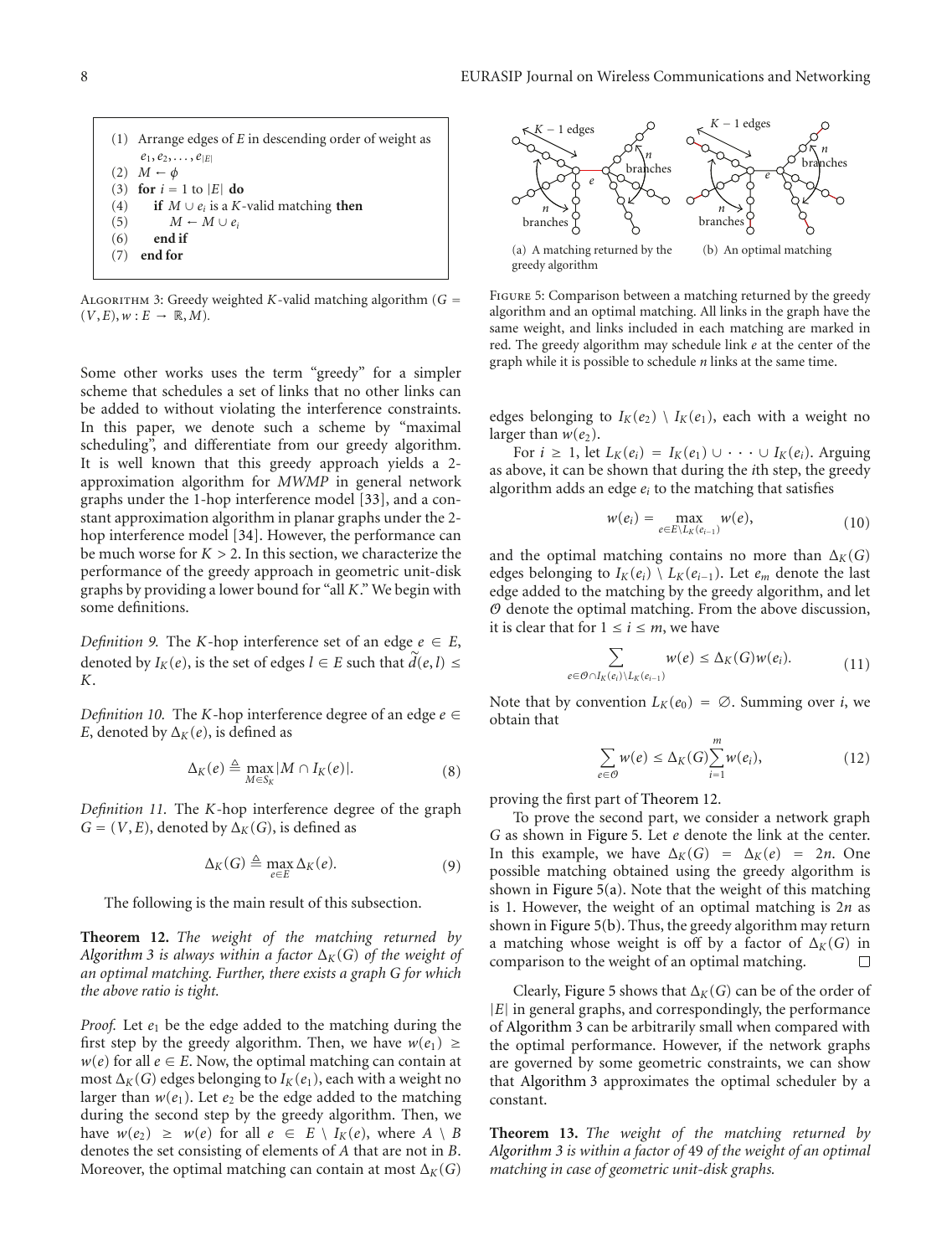

FIGURE 6: For an edge  $e \in E$ , we draw a large disk  $D_0$  of radius  $K + (1/2)[K/2]$  centered at *e*. Then for each edge  $e_x \in M^* \cap I_K(e)$ , where *M*<sup>∗</sup> is a *K*-valid matching, we can draw a small disjoint disk  $D_x$  of radius  $(1/2)[K/2]$ . By counting the number of small disks within  $D_0$ , we can estimate a bound on the  $K$ -hop interference degree  $\Delta_K(e)$ .

*Proof.* From Theorem 12, it suffices to show that  $\Delta_K(G) \leq 49$ for any geometric unit-disk graph  $G = (V, E)$ . To this end, we show that  $\Delta_K(e) \leq 49$  for all edges  $e \in E$ .

At a time slot, let *M*<sup>∗</sup> denote a *K*-valid matching chosen by Algorithm 3. We consider the set of edges  $M^* \cap I_K(e)$  for an edge  $e \in E$ . For each edge  $e_x \in M^* \cap I_K(e)$ , we draw a disk  $D_x$  of radius (1/2)[ $K/2$ ] centered at the mid-point of  $e_x$ . Let  $e_i$ ,  $e_j$  denote two edges in  $M^* \cap I_K(e)$  with  $i \neq j$ . If there are no such pair of edges, then we have  $\Delta_K(e) \leq 1$ . Otherwise, it is clear from  $d(e_i, e_j) > K$ , two disks  $D_i$  and  $D_j$  do not intersect with each other as shown in Figure 6.

Now we consider a large disk  $D_0$  of radius  $K + (1/2)[K/2]$ centered at the mid-point of *e*. Since we have  $d(e, e_x) \le K$  for all edges  $e_x \in M^* \cap I_K(e)$ , all disks  $D_x$  should be contained in *D*0. However, since no two disks intersect, the number of disks  $D_x$  in  $D_0$  is bounded by

$$
\frac{\pi (K + (1/2)|K/2|)^2}{(\pi/4)|K/2|^2} \le 49,\tag{13}
$$

for all *K* ≥ 2. Hence, we have  $|M ∩ I_K(e)|$  ≤ 49 for all edge  $e \in E$ , which implies that  $\Delta_K(G) \leq 49$ .

Note that Algorithm 3 has complexity of *<sup>O</sup>*(|*E*|) and can be implemented in a distributed manner [35].

*Remark 14.* The above results imply that PTAS of Algorithm 2 and the greedy algorithm of Algorithm 3 achieves a guaranteed fraction of weights. Let *Sγ* denote a class of scheduling policies such that *at each time slot*, the

weight of chosen schedule is no less than  $\gamma \sum_{e \in \mathcal{O}} w(e)$ . Then Algorithms 2 and 3 belong to  $S_\gamma$  with  $\gamma = (m/(m+1))^2$ and  $\gamma = 1/\Delta_K(G) \geq 1/49$ , respectively. This property needs to be highlighted since distributed rate control algorithms that can deliver the performance of *Sγ* scheduling policy to end-users have been recently developed [8].

# **5. Throughput Guarantees of Scheduling Policies**

Polynomial time algorithms developed in the earlier section can be used to construct scheduling policies that achieve a constant fraction of the capacity region. For example, it can be easily shown that a scheduling policy that belongs to *Sγ* achieves at least *γ*Λ, where Λ denotes the capacity region of the underlying network graph.

Although PTAS and the greedy algorithm achieve a guaranteed fraction of the capacity region, they require centralized control and/or a high complexity, which restrict their practical implementation within a limited class of wireless networks. In this section, we focus on throughput performance of scheduling policies. We show that even simpler scheduling policies that can be easily implemented in a distributed fashion have a provable throughput guarantee. Specifically, we show that the maximal scheduling policy of [8, 15] which is an  $S_0$  scheduling policy can also achieve a guaranteed fraction of the capacity region in geometric unitdisk graphs, when all transmissions are carried out at certain fixed rates (i.e., rate control is not exercised).

*5.1. Distributed Implementation for Geometric Unit-Disk Graphs.* We start with the following definition of the maximal scheduling policy.

*Definition 15.* A subset *M* of edges is a *maximal schedule* if each edge  $e \in M$  either has an empty queue, or satisfies  $M \cap I_K(e) \neq \emptyset$ . A scheduling policy is said to be a *maximal scheduling* policy if it chooses one of the maximal schedules for transmission at each time slot.

In words, the maximal scheduling policy ensures that if there are any packets waiting to be transmitted over an edge *e*, then either *e* or one of edges that interfere with *e* is scheduled for transmission. Note that an optimal solution to *MWKVMP* and the greedy algorithm are one of maximal scheduling policies while PTAS of Algorithm 2 is not a maximal scheduling policy.

Now we consider a network with single-hop fixed-rate sessions. Let Λ denote the capacity region of the network, that is, the set of session arrival rates for which the network can be stabilized under some scheduling policy. We have the following theorem.

**Theorem 16.** *In geometric unit-disk graphs under the K-hop interference model, any maximal scheduling policy can stabilize the network system for any set of session arrival rates within* (1*/*49)Λ*.*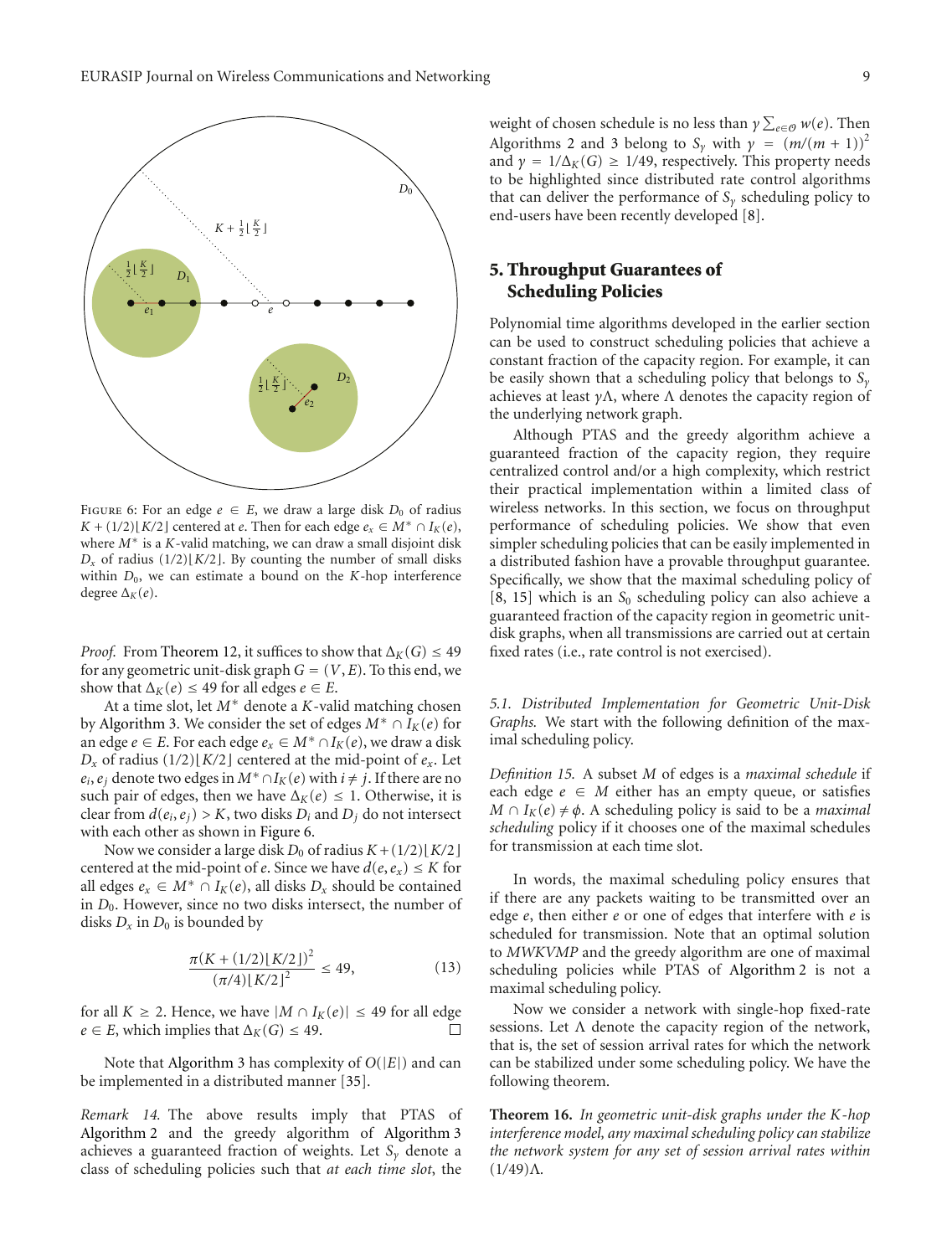*Proof.* It has been shown in [15] that any maximal scheduling policy achieves at least  $1/\Delta_K(G)$  fraction of the capacity region. In other words, it stabilizes the network system for any set of arrival rates within  $\Lambda/\Delta_K(G)$ . From Theorem 13, we have that  $\Delta_K(G) \leq 49$  in geometric unit-disk graphs, and hence, the result follows. hence, the result follows.

Note that a simple distributed maximal scheduling policy can be developed by extending the randomized maximal scheduling of [8] to the *K*-hop interference model. In this case, the complexity of the policy will be  $O((\log |V|)^K)$ .

*Remark 17.* Theorem 16 implies that the maximal scheduling policy can achieve (1*/*49)Λ in the sense of *time average*. It can be contrasted with the results of PTAS and the greedy algorithm provided in Section 4, where they guarantee a constant fraction of weights *at each time slot*. Their average performance can be higher than the guaranteed fraction of weights. For example, it has been recently shown that the greedy algorithm achieves (1*/*6)Λ [36].

*5.2. Throughput Guarantees in Nongeometric Network Graphs.* The results provided in the previous section are encouraging as they indicate that one can develop simple distributed algorithms whose worst-case throughput is a nonvanishing fraction of the capacity region. Note that the results are obtained by admitting an arbitrarily small fraction of weights at a time slot, on the basis of geometric properties of unitdisk graphs. Although we have shown in Corollary 6 that *MWKVMP* cannot be approximated within a constant factor in general network graphs, it still remains unclear whether a simple distributed algorithm like the maximal scheduling policy can achieve a constant fraction of the capacity region in general network graphs. In the following, we show that the geometric constraints are indeed crucial to achieve the constant fraction of capacity region. To elaborate, we show that the greedy algorithm (and thus, the maximal scheduling policy as well) can achieve an arbitrarily small fraction of the capacity region in general network graphs.

We begin with some definitions. For a graph  $G = (V, E)$ , we consider a subset of edges  $L \subset E$ , and denote the set of all possible matching matchings on *L* by  $\mathcal{M}_L$ . Also let  $Co(A)$ denote the convex hull of set *A*, that is,

$$
Co(A) \triangleq \left\{ \sum_{i} \beta_{i} \vec{\alpha}_{i} \mid \beta_{i} \geq 0, \sum_{i} \beta_{i} = 1, \vec{\alpha}_{i} \in A \right\}.
$$
 (14)

Recently, it has been shown in [36, 37] that for a vector  $\vec{v} \in \text{Co}(\mathcal{M}_L)$  and all  $\epsilon > 0$ , we can construct an arrival rate  $\vec{\lambda} = (1 + \epsilon)\vec{v}$  such that the queues of all edges in *L* keep increasing under the greedy scheduling algorithm of Algorithm 3. Note that the optimal scheduler can serve the arrival rate  $\lambda$  if  $\lambda \in \text{Co}(\mathcal{M}_L)$ . Therefore, in order to show that the greedy algorithm achieves no greater than  $1/\sigma$ , it suffices to find a subset *L* and two vectors  $\vec{\mu}, \vec{\nu} \in \text{Co}(\mathcal{M}_L)$  such that  $\sigma \vec{\mu} \geq \vec{\nu}$ , where  $\vec{a} \geq \vec{b}$  implies a component-wise inequality, that is,  $a_i \geq b_i$  for all *i*.

Now we provide a systematic construction of network graphs such that we can find a subset of edges *L* and two

vectors  $\vec{\mu}, \vec{\nu} \in \text{Co}(\mathcal{M}_L)$  satisfying  $(1/\sigma)\vec{\mu} = \vec{\nu}$  with  $\sigma \geq 3$ . Once we find those two vectors, we have the upper bound  $1/\sigma$  of the performance of the greedy algorithm.

**Lemma 18.** *There is a network graph*  $G^K_\sigma = (V, E)$  *under the K-hop interference model with*  $K \geq 2$  *such that two vectors*  $\vec{\mu}, \vec{\nu} \in Co(\mathcal{M}_L)$  *with*  $L \subset E$  *satisfy*  $(1/\sigma)\vec{\mu} \geq \vec{\nu}$  for  $\sigma \geq 3$ .

*Proof.* We first describe our systematic construction of a graph, and then find two vectors in a subset of edges of the constructed network graph. Note that these two vectors should be a combination of maximal matchings in the subset of edges and one must be component-wise greater than the other by a factor of *σ*.

We construct the network graph  $G^K_{\sigma}$  with  $K \geq 2$  and  $\sigma \geq 0$ 3 as follows.

*Phase 1* (horizontal edges; see Figure 7(a) for an example of *K* = 2 and  $\sigma$  = 3). (1) Start with *N* = 2 $\sigma K$  (or 2 $\sigma (K + 1)$  if *K* is odd) vertices. Place vertices on a cycle and name them in counter-clockwise order as  $\{n_1^1, n_2^1, \ldots, n_N^1\}$ . Connect each vertex  $n_i^1$  to its immediate neighbor  $n_{i \oplus 1}^1$  for  $1 \le i \le N$ , where <sup>⊕</sup> represents a modular addition by *<sup>N</sup>* + 1.

(2) Make the circle a centerless wheel by connecting each vertex  $n_i^1$  to the opposite vertex  $n_{i\oplus(N/2+1)}^1$  for  $1 \le i \le N/2$ . All vertices can be connected because *N* is an even number. Let *W*<sup>1</sup> denote the constructed wheel graph.

(3) Connect  $n_i^1$  and  $n_{i\oplus (K+[K/2])}^1$  using  $\lfloor K/2 \rfloor$ -hop edges for  $1 \le i \le N$ . That is, for each *i*, add ([ $K/2$ ] − 1) vertices between  $n_i^1$  and  $n_{i\oplus (K+[K/2])}^1$ , say  $\{\overline{n}_i(1), \overline{n}_i(2), \ldots, \overline{n}_i(\lfloor K/2 \rfloor - 1)\}$ 1)}, and connect them in sequence with edges  $\overline{n}_i(k)\overline{n}_i(k+1)$ for  $1 \leq k \leq \lfloor K/2 \rfloor - 2$ . Also, add edges  $n_i^1 \overline{n}_i(1)$  and  $\overline{n}_i([K/2] - 1)n_{i\oplus(K+[K/2])}^1$ . If  $K = 2$  or 3, connect  $n_i^1$  and  $n_{i\oplus(K+[K/2])}^1$  directly.

(4) Repeat (3) with *n*<sup>1</sup><sub>*i*</sub> and *n*<sup>1</sup><sub>*i*⊕(*jK*+*[K/2]*) for 1 ≤ *j* ≤ *σ* − 2.</sub>

(5) Construct another wheel graph  $W^{K}$  by duplicating *W*1, and name vertices on the wheel of *WK* accordingly with superscript *K*.

*Phase 2* (vertical edges; see Figure 7(b) for an example of *K* = 2 and  $\sigma$  = 3). (1) Connect  $n_i^1$  and  $n_i^K$  using  $(K - 1)$ hop edges for all  $1 \le i \le N$ . That is, for each *i*, add vertices  ${n_i^2, n_i^3, \ldots, n_i^{K-1}}$  between  $n_i^1$  and  $n_i^K$ , and connect them with  $\text{edges } n_i^k n_i^{k+1} \text{ for } 1 \le k \le K - 1.$ 

(2) Repeat (1) with  $n_i^1$  and  $n_{i \oplus jK}^K$  for  $1 \le j \le \sigma - 2$ . As an example, all horizontal edges and a part of vertical edges of  $G_3^2$  are shown in Figures 7(a) and 7(b).

Let  $L \subset E$  be the set of edges *inside* two wheels, that is,  $L = \{n_i^1 n_{i+N/2}^1, n_i^K n_{i+N/2}^K \text{ for } 1 \le i \le N/2\}$ . Let  $L^1 = L \cap W^1$ and  $L^2 = L \cap W^2$ . Links in *L* are presented as solid black lines in Figure 7(a). Note that edges constructed in (3) and (4) of Phase 1 and in (1) and (2) of Phase 2 are designed to control interference among edges within and between wheels. If an edge *l* is active in  $L^1$  (or in  $L^K$ ), then edges constructed by (3) and (4) of Phase 1 allow at most  $(\sigma - 1)$  other edges to be active in  $L^1$  (or in  $L^2$ ). Hence, we can activate at most  $\sigma$  edges in each wheel (see Figure 7(c)). However, the interwheel interference by vertical edges may reduce the number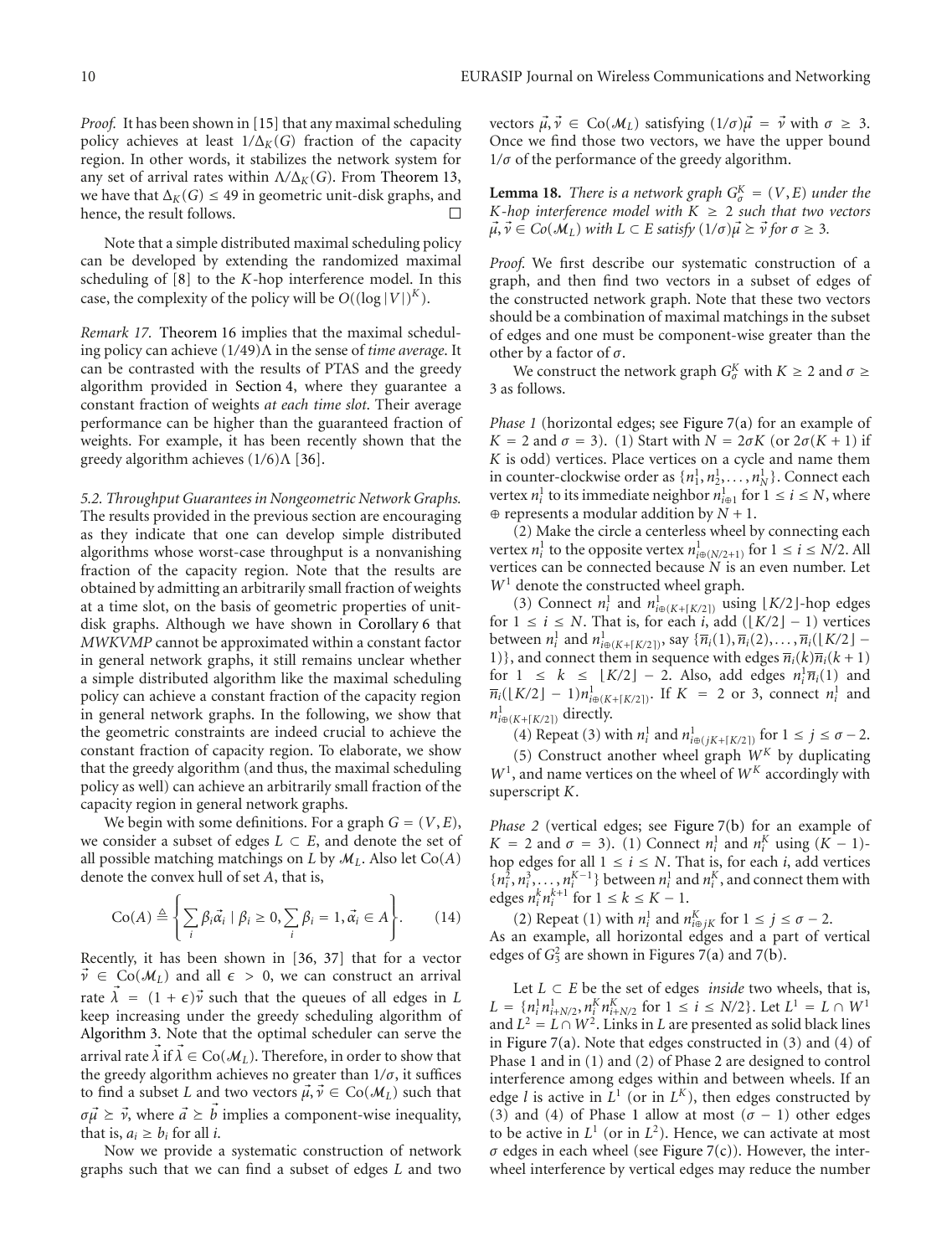

Figure 7: Example of network graph and matchings under the *K*-hop interference model, in which the greedy algorithm achieves no greater than  $1/\sigma$  of the optimal performance ( $K = 2$  and  $\sigma = 3$ ). The subset *L* are the edges inside the cycles. (Solid black edges in (a).) An instance of maximal matching for  $\vec{\mu}$  is shown in (c). Active edges are marked in red. By circulating the active edges in (c), we can obtain similar maximal matchings. Assume that *μ* consists of those maximal matching with an identical weight. Similarly we can construct*ν* from maximal matchings like (d). Note that both  $\vec{\mu}$  and  $\vec{\nu}$  serve all edges in *L* for the same amount of time, but a maximal matching of  $\vec{\mu}$  has 3 times more active edges than a maximal matching of  $\vec{v}$ . Hence, it can be shown that  $(1/\sigma)\mu_i \geq v_i$  for all  $i \in L$ . To make sure that the schedule of (d) is maximal, we color vertices interfered by the active edge in the upper wheel in black, and vertices interfered by the active edge in the lower wheel in gray.

of active edges. In (1) and (2) of Phase 2, we have constructed  $(\sigma - 1)$  vertical edges per each vertex of each wheel. Since the vertical edges have  $(K − 1)$ -hop, an active edge in  $L<sup>1</sup>$  can interfere with  $(\sigma - 1)$  edges in  $L^{K}$  and vice versa. Assume that edges  $l_1^1$  and  $l_1^K$  are active in  $L^1$  and  $L^K$ , respectively. We can have at most  $(\sigma - 1)$  more active edges in each wheel, that is,  $\{l_2^1, \ldots, l_\sigma^1\}$  in  $L^1$  and  $\{l_2^K, \ldots, l_\sigma^K\}$  in  $L^K$ . However, if we choose edges  $l_1^1$  and  $l_1^K$  such that  $l_1^1$  interferes with all edges of  $\{l_2^K, \ldots, l_{\sigma}^K\}$  in  $L^K$ , and  $l_1^K$  interferes with all edges of  $\{l_2^1, \ldots, l_\sigma^1\}$  in  $L^1$ , then we have only two active edges as a maximal matching in *L*, that is,  $l_1^1$  and  $l_1^K$  (two red lines in Figure 7(d)). We design the network graph carefully such that a maximal matching can include from 2*σ* active edges to two active edges.

Now, we find two convex combinations of maximal matchings in *L* that one is component-wise greater than the other by *σ*. Consider two sets of maximal matchings; one with maximal matchings of 2*σ* active edges and the other with maximal matchings of 2 active edges. We first let  $\vec{\mu}$  =  $\sum_{i=1}^{K} \beta_i M_i$  where  $\beta_i = 1/K$  and each maximal matching *M<sub>i</sub>* with  $1 \leq i \leq K$  includes  $\sigma$  active edges  $n_{i\oplus jK}^1 n_{(i+N/2)\oplus jK}^1$ and  $n_{(i+1)\oplus jK}^K n_{(i+1+N/2)\oplus jK}^K$  for all  $0 \leq j \leq \sigma - 1$ . For the other vector, let  $\vec{v} = \sum_{k=1}^{N/2} v_k M_k$  where  $v_k = 2/N$  and each maximal matching  $M_k$  with  $1 \leq k \leq N/2$  includes only two edges  $n_k^1 n_{k+N/2}^1$  and  $n_{k\oplus(\sigma-1)K}^K n_{(k+N/2)\oplus(\sigma-1)K}^K$ . Note that  $M_i$ 's and *Mk*'s are valid maximal matchings in *L.* All active edges in *L* are either activated or interfered, and all active edges satisfy the interference constraints. Figures  $7(c)$  and  $7(d)$ illustrate an instance of  $M_i$  and  $M_k$  in  $G_3^2$ , respectively. Active

edges are colored in red. To clearly show the interference in Figure  $7(d)$ , we color a vertex in black if it is interfered by the active edge in the upper wheel, and in gray if it is interfered by the active edge in the lower wheel.

Using the scheduling of  $\vec{\mu}$  or  $\vec{\nu}$ , each edge in *L* is served exactly once during a unit time for 1*/K* by *μ* or for 2*/N* by  $\vec{v}$ . Since *N* = 2*σK* (or 2*σ*(*K* + 1) if *K* is odd), we obtain that  $(1/\sigma)\mu_i \ge \nu_i$  for all edge  $e_i \in L$  and thus,  $(1/\sigma)\vec{\mu} \ge \vec{\nu}$ .  $(1/\sigma)\mu_i \geq \nu_i$  for all edge  $e_i \in L$  and thus,  $(1/\sigma)\vec{\mu} \geq \vec{\nu}$ .

Lemma 18 immediately implies the following proposition.

**Proposition 19.** *Under the K-hop interference model, Algorithm 3 can achieve an arbitrarily small fraction of the optimal throughput.*

*Proof.* From Lemma 18 and the techniques of [37], we can find a traffic arrival with  $\vec{\lambda} = (1 + \epsilon)\vec{v}$  for all  $\epsilon > 0$ such that the system is unstable under the greedy scheduling algorithm. However, the optimal scheduling policy can support  $\vec{\mu} \geq (1/\sigma)\vec{v}$ , which follows that the achievable rate of the greedy algorithm is not greater than 1*/σ*. Since *σ* can be arbitrarily large from our graph construction, the performance ratio can be arbitrarily small.  $\Box$ 

Proposition 19 lets us know that it is hard, if possible, to characterize the performance limits of the greedy algorithm (and thus the maximal scheduling policy as well) in arbitrary network graphs under the *K*-hop interference model.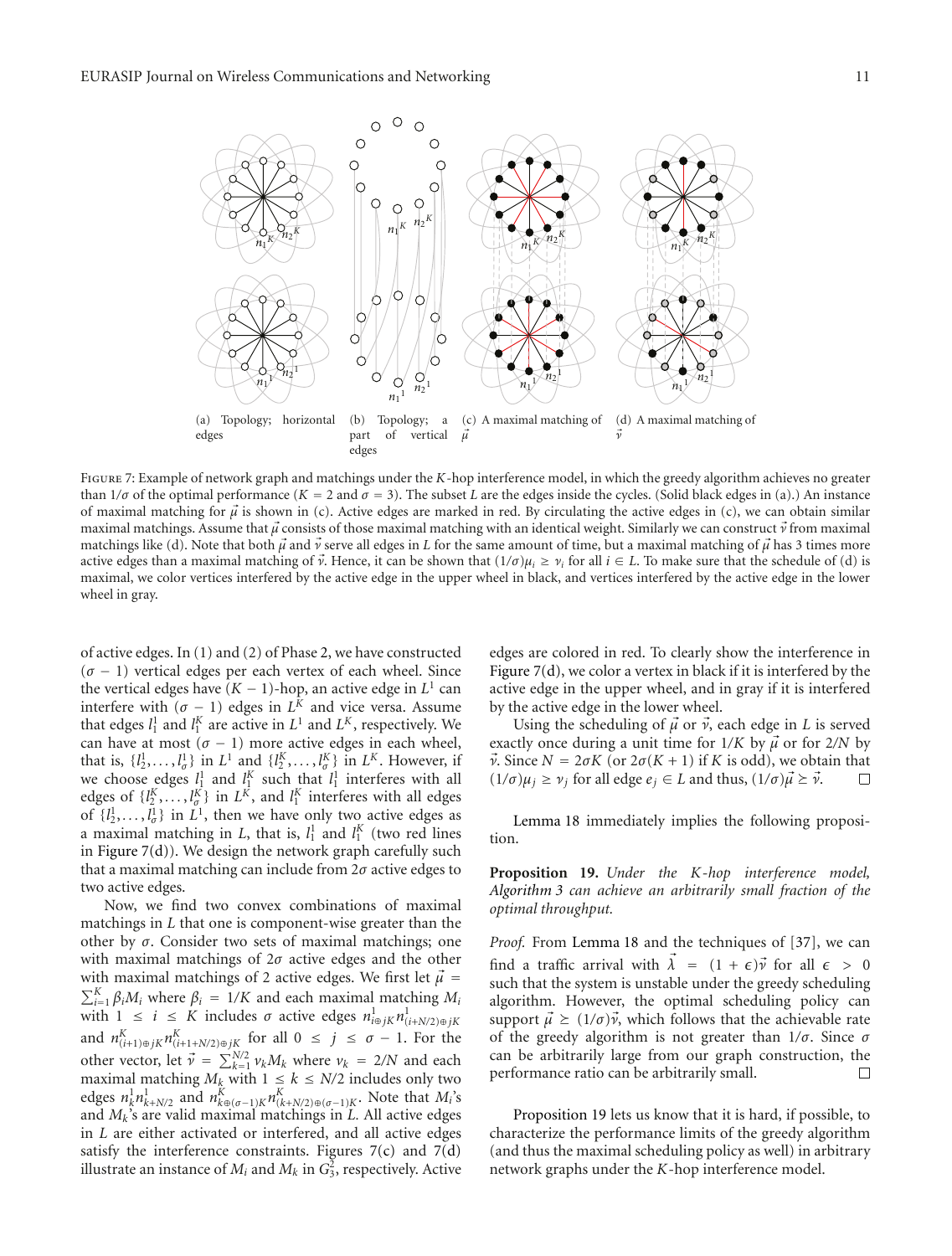## **6. Concluding Remarks**

We consider the problem of throughput-optimal scheduling in wireless networks subject to interference constraints, which are modeled using a family of *K*-hop interference models. Under the assumption that each node transmits at a fixed power level (which can be different for different nodes), the optimal scheduling problems are shown to be weighted matching problems with constraints determined by the *K*hop interference model. These weighted matching problems are termed Maximum Weighted *K*-Valid Matching Problems (*MWKVMP*s).

For  $K = 1$ , *MWKVMP* corresponds to the well-studied Maximum Weighted Matching Problem (*MWMP*) in the literature, which can be solved in polynomial time. We show that *MWKVMP* is NP-Hard for all  $K \geq 2$  and provided upper and lower bounds on its approximability.

By restricting the problem to geometric unit-disk graphs, under which connectivities are determined by geometric distance between nodes, we show that *MWKVMP* admits a PTAS within a factor arbitrarily close to 1, and the "natural" greedy matching algorithm yields a 49-approximation to the optimal solution for all *K*. We emphasize that both PTAS and the greey scheduling schemes achieve a guaranteed fraction of *weights* at every time slot. Combining these with the results in [8], it follows that both can be used to develop a joint solution of scheduling and rate control with provable (endto-end) performance guarantees with multihop traffics.

However, since PTAS and the greedy algorithm have a polynomial time complexity and require centralized control, their implementations in practice are restricted within a limited class of wireless networks. We complement these results by further focusing on the throughput performance of scheduling policies. Specifically, we show that the maximal scheduling policy that is amenable to distributed implementation achieves 1*/*49 fraction of the capacity region under a setting with single-hop traffic and fixed rate transmissions. These results are encouraging as they indicate that one can develop simple distributed algorithms whose worstcase throughput is a nonvanishing fraction of the optimal throughput in the case of a wide class of wireless networks. Finally, we highlight that the geometric constraints are crucial for the maximal scheduling policy to achieve the throughput guarantees. We show that even the greedy scheduling algorithm, in the worst case, can result in an arbitrarily small efficiency without these constraints.

#### **Acknowledgments**

This work has been supported in part by the NSF Awards CNS-0626703 and CNS-0721236, and the ARO MURI Award W911NF-08-1-0238, USA, and in part by the New Professor Research Program of KUT (2010), Korea.

#### **References**

[1] L. Tassiulas and A. Ephremides, "Stability properties of constrained queueing systems and scheduling policies for maximum throughput in multihop radio networks," *IEEE* *Transactions on Automatic Control*, vol. 37, no. 12, pp. 1936– 1948, 1992.

- [2] L. Xiao, M. Johansson, and S. P. Boyd, "Simultaneous routing and resource allocation via dual decomposition," *IEEE Transactions on Communications*, vol. 52, no. 7, pp. 1136– 1144, 2004.
- [3] M. J. Neely, E. Modiano, and C. E. Rohrs, "Power allocation and routing in multibeam satellites with time-varying channels," *IEEE/ACM Transactions on Networking*, vol. 11, no. 1, pp. 138–152, 2003.
- [4] L. Tassiulas and A. Ephremides, "Jointly optimal routing and scheduling in packet radio networks," *IEEE Transactions on Information Theory*, vol. 38, no. 1, pp. 165–168, 1992.
- [5] R. L. Cruz and A. V. Santhanam, "Optimal routing, link scheduling and power control in multi-hop wireless networks," in *Proceedings of the 22nd Annual Joint Conference on the IEEE Computer and Communications Societies (INFOCOM '03)*, pp. 702–711, April 2003.
- [6] F. P. Kelly, A. K. Maulloo, and D. Tan, "Rate control for communication networks: shadow prices, proportional fairness and stability," *Journal of the Operational Research Society*, vol. 49, no. 3, pp. 237–252, 1998.
- [7] H. Yaïche, R. R. Mazumdar, and C. Rosenberg, "A game theoretic framework for bandwidth allocation and pricing in broadband networks," *IEEE/ACM Transactions on Networking*, vol. 8, no. 5, pp. 667–678, 2000.
- [8] X. Lin and N. B. Shroff, "The impact of imperfect scheduling on cross-layer rate control in wireless networks," in *Proceedings of the Annual Joint Conference on the IEEE Computer and Communications Societies (INFOCOM '05)*, vol. 3, pp. 1804– 1814, March 2005.
- [9] X. Wu and R. Srikant, "Scheduling efficiency of distributed greedy scheduling algorithms in wireless networks," in *Proceedings of the 25th Annual Joint Conference on the IEEE Computer and Communications Societies (INFOCOM '06)*, April 2006.
- [10] A. L. Stolyar, "Maximizing queueing network utility subject to stability: greedy primal-dual algorithm," *Queueing Systems*, vol. 50, no. 4, pp. 401–457, 2005.
- [11] B. Miller and C. Bisdikian, *Bluetooth Revealed: The Insider's Guide to an Open Specification for Global Wireless Communications*, Prentice-Hall, 2000.
- [12] B. Hajek and G. Sasaki, "Link scheduling in polynomial time," *IEEE Transactions on Information Theory*, vol. 34, no. 5, pp. 910–917, 1988.
- [13] H. N. Gabow, "Data structures for weighted matching and nearest common ancestors with linking," in *Proceedings of the Symposium on Discrete Algorithms (SODA '90)*, 1990.
- [14] H. Balakrishnan, C. L. Barrett, V. S. A. Kumar, M. V. Marathe, and S. Thite, "The distance-2 matching problem and its relationship to the MAC-layer capacity of ad hoc wireless networks," *IEEE Journal on Selected Areas in Communications*, vol. 22, no. 6, pp. 1069–1079, 2004.
- [15] P. Chaporkar, K. Kar, X. Luo, and S. Sarkar, "Throughput and fairness guarantees through maximal scheduling in wireless networks," *IEEE Transactions on Information Theory*, vol. 54, no. 2, pp. 572–594, 2008.
- [16] E. Modiano, D. Shah, and G. Zussman, "Maximizing throughput in wireless networks via gossiping," *Performance Evaluation Review*, vol. 34, no. 1, pp. 27–38, 2006.
- [17] S. Sanghavi, L. Bui, and R. Srikant, "Distributed link scheduling with constant overhead," in *Proceedings of the ACM International Conference on Measurement and Modeling of Computer Systems (Sigmetrics '07)*, pp. 313–324, June 2007.